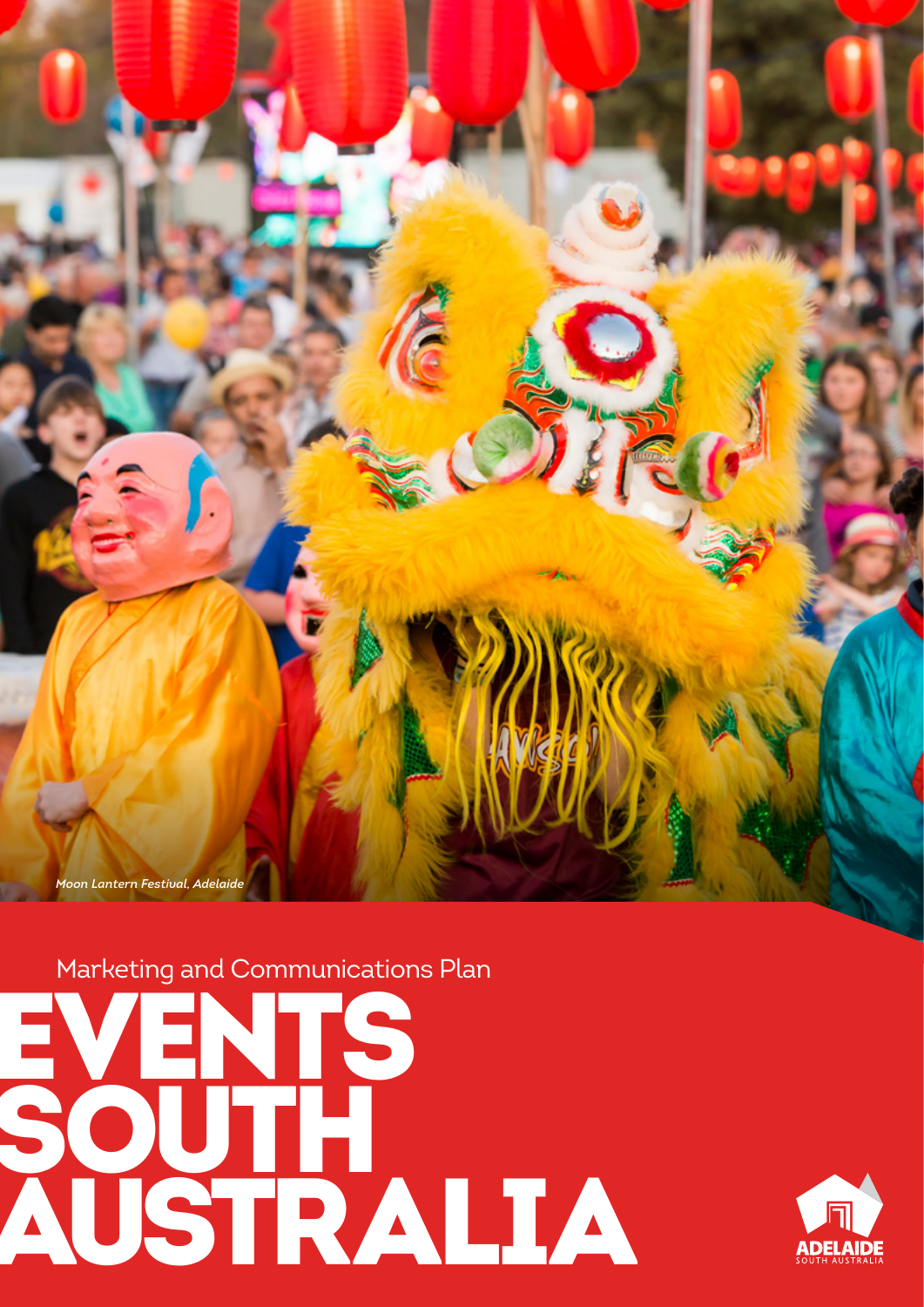## WHERE TO START

The marketing and communications plan helps to crystallise your event objectives and gives you a framework to refer to in setting the direction of your event.

The aim is to match your event concept (what you are presenting) with the best fit audience (those who will attend or participate in your event). In order to do that, you must have a strong idea of what the event actually offers, at what cost (and to whom), and then how to creatively promote your event with the best media and promotional fit.

# Consider these parameters when you are preparing your plan:

| Who<br>Who are you talking to?        | • What are their ages, is there a gender bias, targeted to families, couples, individuals<br>or groups?<br>Does your event attract a wide audience or is it a niche appeal?<br>How far do they have to travel to your event? Is this a local, intrastate and/or interstate<br>market?                                                                                                                                                                                                                                                                                                                                                                                         |
|---------------------------------------|-------------------------------------------------------------------------------------------------------------------------------------------------------------------------------------------------------------------------------------------------------------------------------------------------------------------------------------------------------------------------------------------------------------------------------------------------------------------------------------------------------------------------------------------------------------------------------------------------------------------------------------------------------------------------------|
| Product<br>What your event offers     | What makes your event unique and/or different to your competitors?<br>• Will your event change each year?<br>Does the venue exist or does the infrastructure need to be built?<br>What is the total experience? Is there an opportunity to expand your offering - by<br>partnering with transport providers, hotels, restaurants and local attractions.                                                                                                                                                                                                                                                                                                                       |
| <b>Price</b><br>The cost of attending | What is the total cost for attending the event including transport, accommodation etc?<br>Is the ticket price/entry fee an appropriate level for your attendees?<br>Does the price offer value for money?<br>Is there an appropriate range of ticket/entry options?<br>Do you need to introduce family tickets or special offers to encourage attendance at<br>particular performances (i.e. a three-day pass, or discounted entry after 5:00pm)?<br>• Are there any additional costs (booking fees, travel, meals, accommodation, parking) that<br>will affect decisions to attend?                                                                                          |
| How<br>The booking process            | • Do people need to pay for event tickets and if so what is your ticketing distribution<br>network (i.e. ticket hotline, online sales, walk-up box office, ticketing agencies)?<br>Do you offer various methods of payment (e.g. credit card, cheque, cash)?<br>· Can you add an opt-in component to ticketing so that you can build your potential<br>customer database?<br>Is the event program appropriately timed to appeal to your target markets?<br>Do visiting attendees know how to access local travel, accommodation and service<br>information? Can you provide this in a way that encourages people to travel for your<br>event - making it as easy as possible? |
| Promotion<br>Sell the event           | • Communicate the positioning of the event through key messages.<br>• What is your unique selling point?<br>When and where will it take place?<br>• What marketing materials will you use to sell your event?                                                                                                                                                                                                                                                                                                                                                                                                                                                                 |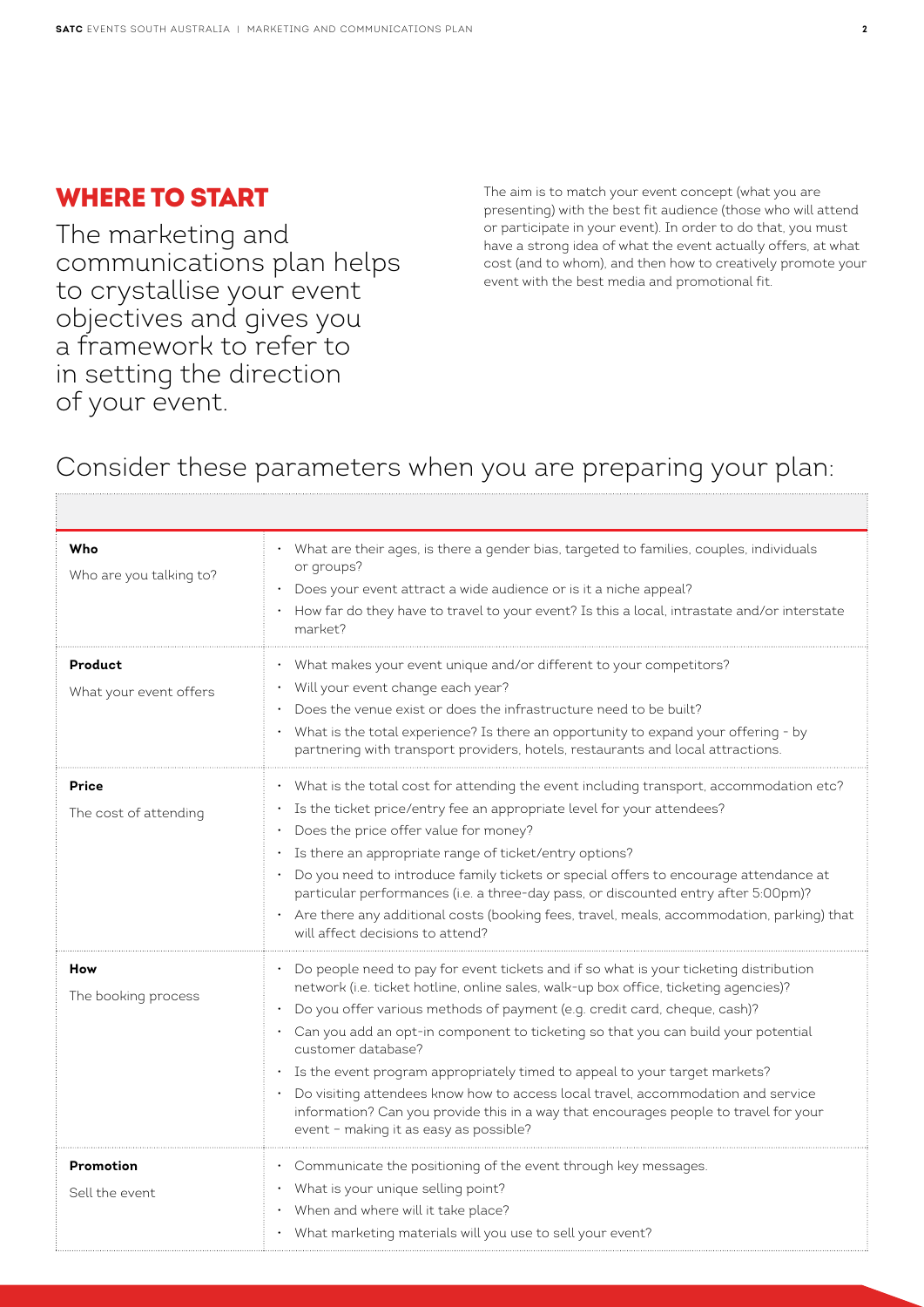

## THE LOOK AND FEEL

It is important to develop the right look and feel for your event with the best creative imagery that helps to bring your event to life.

When considering the look for your event, ensure to portray the event information in a way that is:

- Simple
- **Memorable**
- Timeless
- **Versatile**
- Appropriate

Most importantly include all the relevant facts in written communications or marketing collateral such as:

- When
- Where
- Cost
- Directions to further information

# MARKETING TOOLS

Here you should detail which kinds of tools you intend to use in order to reach your target audience.

Some of the most commonly used event marketing tools include:

- Print: posters, leaflets, postcards, programmes
- Direct mail and print distribution
- Media advertising (print, radio, television)
- Event newsletters/electronic direct mail
- Mobile responsive event website
- Social media channels (YouTube, Facebook, Twitter, Instagram)
- Outdoor advertising (billboards, bus sides, poster sites, street dressing, etc.)
- Friends/ambassadors' programs/clubs
- Media releases, promotions and activations
- Media sponsorship.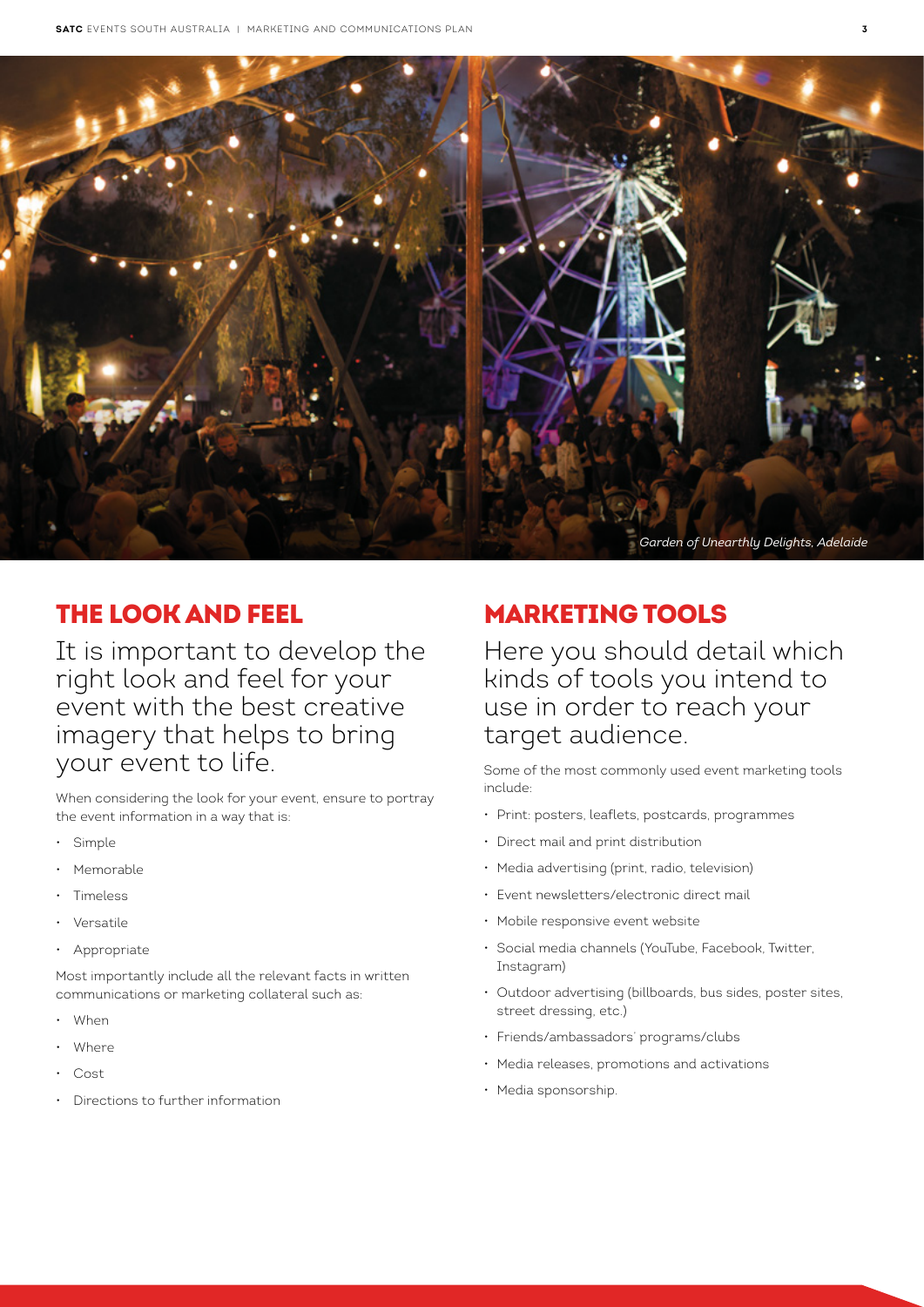

#### **Australian Tourism Data Warehouse**

The South Australian Tourism Commission is able to assist leisure events with free promotion in a variety of ways. The Australian Tourism Data Warehouse (ATDW) is a central storage and distribution facility for Australian tourism products and destinations which is accessed by numerous key tourism websites. Listings for South Australian events which meet ATDW's eligibility criteria are subsidised by the South Australian Tourism Commission. For more information and to register view the [ATDW page.](http://www.tourism.sa.gov.au/industry/atdw-online.aspx)

Important factors to keep in mind:

- Use a generic email address and keep a record of your log-in details so that other members of your team can update the listing if required.
- Once the event has finished, the event listing will expire. You will need to update the listing on ATDW with new dates in order for it to go live again.
- Ensure you have an event image which meets the required minimum specifications: minimum 2048x1536 pixels, and no larger than 10mb.

#### DURING THE EVENT

- Is there an opportunity for event-goers to interact with your event by 'checking in' via social media, using event hashtags and handles and posting to your pages whilst attending? This helps to build a social profile.
- Where possible, make sure there is a way that event goers have an opportunity to join your mailing list for future events. This way you can build an audience for the future.
- Capturing still images or video while the event is on is important. Images and video content can be uploaded in real-time across your social media platforms, and can build your bank of visual assets for future event marketing.
- Include some questions in your survey of event goers which will determine whether your target market was correctly identified and which marketing and PR mediums resulted in the most conversions.